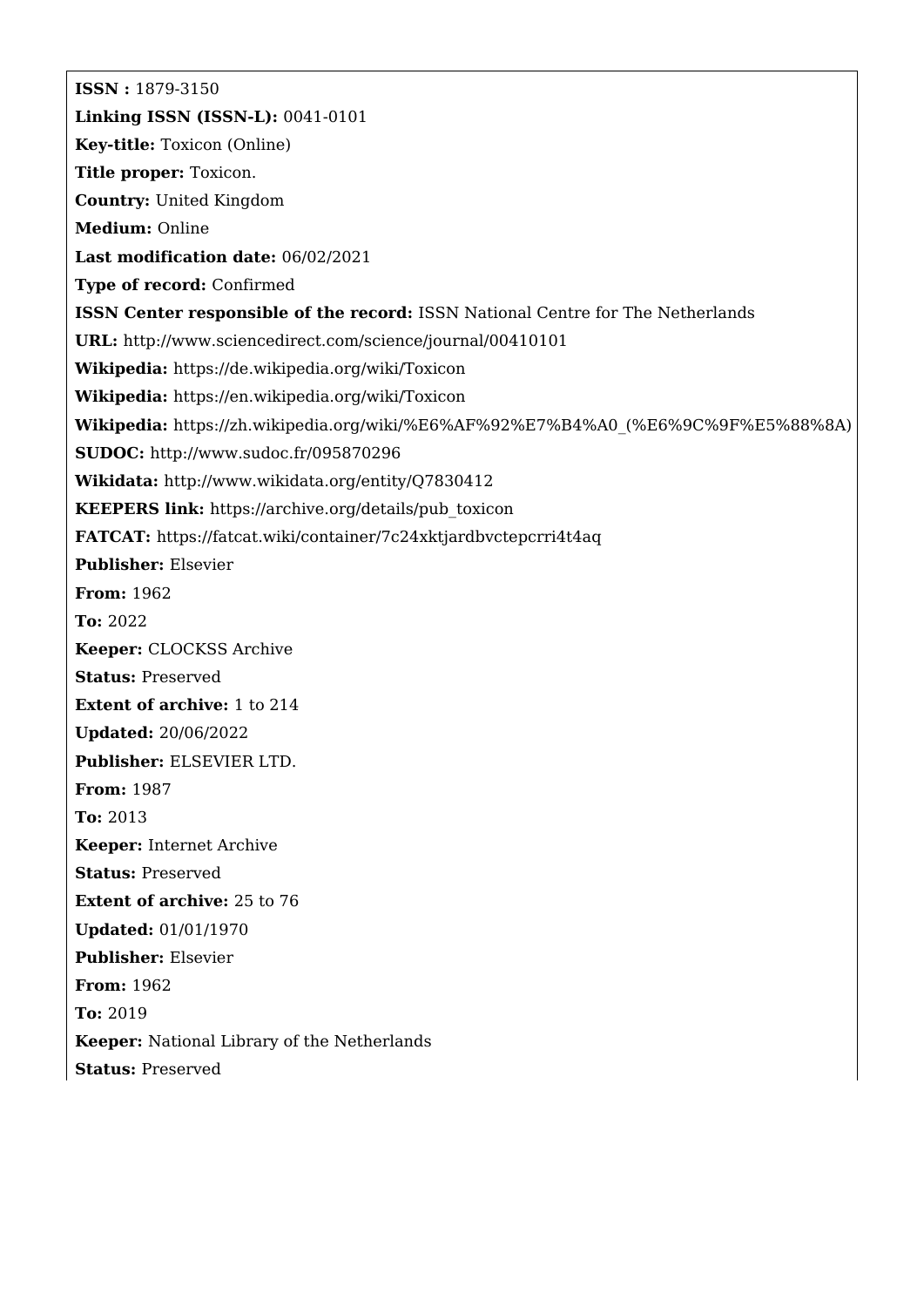**Extent of archive:** Preserved : 1 (1 to 4); 2 (I1, 1 to 4); 3 (I1, 1 to 4); 4 (I1, 1 to 4); 5 (I1, 1 to 4); 6 (I1, 1 to 4); 7 (I1, 1 to 4); 8 (I1, 1 to 4); 9 (I1, 1 to 4); 10 (I1, 1 to 6); 11 (I1, 1 to 6); 12 (I1, 1 to 6); 13 (I1, 1 to 6); 14 (I1, 1 to 6); 15 (I1, 1 to 6); 16 (I1, 1 to 6); 17 (I1, 1 to 6); 18 (I1, 1 to 4, 5-6); 19 (1 to 6); 20 (1 to 6); 21 (S3, 1 to 6); 22 (1 to 6); 23 (1 to 6); 24 (1 to 10, 11-12); 25 (I1, 1 to 12); 26 (1 to 12); 27 (1 to 12); 28 (1 to 12); 29 (1 to 3, 4-5, 6 to 12); 30 (1 to 4, 5-6, 7 to 12); 31 (1 to 12); 32 (1 to 12); 33 (1 to 12); 34 (1 to 10, 11-12); 35 (1 to 12); 36 (1 to 12); 37 (1 to 12); 38 (1 to 12); 39 (1, 2-3, 4 to 12); 40 (1 to 12); 41 (1 to 8); 42 (1 to 8); 43 (1 to 8); 44 (1 to 8); 45 (1 to 8); 46 (1 to 8); 47 (1 to 8); 48 (1 to 8); 49 (1 to 8); 50 (1 to 8); 51 (S, 1 to 8); 52 (1 to 8); 53 (1 to 6, 7-8); 54 (1 to 8); 55 (1, 2-3, 4 to 8); 56 (1 to 8); 57 (1 to 6, 7-8); 58 (1 to 5, 6-7, 8); 59 (1 to 6, 7-8); 60 (1 to 8); 61 (C); 62; 63; 64; 65; 66; 67; 68; 69; 70; 71; 72; 73; 74; 75; 76; 77; 78; 79; 80; 81; 82; 83; 84; 85; 86; 87; 88; 89; 90; 91; 92; 93; 94; 95; 96; 97; 98; 99; 100; 101; 102; 103; 104; 105; 106; 107; 108; 109; 110; 111; 112; 113; 114; 115; 116; 117; 118; 119; 120; 121; 122; 123; 124; 125; 126; 127; 128; 129; 130; 131; 132; 133; 134; 135; 136; 137; 138; 139; 140; 141; 142; 143; 144; 145; 146; 147; 148; 153; 154; 155; 156; 157; 158; 159; 160; 161; 162; 164; 165; 166; 167; 168; 169; 170; 171

**Updated:** 19/06/2022

**Publisher:** Elsevier

**From:** 1962

**To:** 2022

**Keeper:** Portico

**Status:** Preserved

**Extent of archive:** Preserved : 1 (1 to 4); 2 (1 to 4); 3 (1 to 4); 4 (1 to 4); 5 (1 to 4); 6 (1 to 4); 7 (1 to 4); 8 (1 to 4); 9 (1 to 4); 10 (1 to 6); 11 (1 to 6); 12 (1 to 6); 13 (1 to 6); 14 (1 to 6); 15 (1 to 6); 16 (1 to 6); 17 (1 to 6); 18 (1 to 4, 5-6); 19 (1 to 6); 20 (1 to 6); 21 (null, 1 to 6); 22 (1 to 6); 23 (1 to 6); 24 (1 to 10, 11-12); 25 (1 to 12); 26 (1 to 12); 27 (1 to 12); 28 (1 to 12); 29 (1 to 3, 4-5, 6 to 12); 30 (1 to 4, 5-6, 7 to 12); 31 (1 to 12); 32 (1 to 12); 33 (1 to 12); 34 (1 to 10, 11-12); 35 (1 to 12); 36 (1 to 12); 37 (1 to 12); 38 (1 to 12); 39 (1, 2-3, 4 to 12); 40 (1 to 12); 41 (1 to 8); 42 (1 to 8); 43 (1 to 8); 44 (1 to 8); 45 (1 to 8); 46 (1 to 8); 47 (1 to 8); 48 (1 to 8); 49 (1 to 8); 50 (1 to 8); 51 (1 to 8); 52 (1 to 8); 53 (1 to 6, 7-8); 54 (1 to 8); 55 (1, 2-3, 4 to 8); 56 (1 to 8); 57 (1 to 6, 7-8); 58 (1 to 5, 6-7, 8); 59 (1 to 6, 7-8); 60 (1 to 8); 61 (Complete); 62; 63; 64; 65; 66; 67; 68; 69; 70; 71; 72; 73; 74; 75; 76; 77; 78; 79; 80; 81; 82; 83; 84; 85; 86; 87; 88; 89; 90; 91; 92; 93; 94; 95; 96; 97; 98; 99; 100; 101; 102; 103; 104; 105; 106; 107; 108; 109; 110; 111; 112; 113; 114; 115; 116; 117; 118; 119; 120; 121; 122; 123; 124; 125; 126; 127; 128; 129; 130; 131; 132; 133; 134; 135; 136; 137; 138; 139; 140; 141; 142; 143; 144; 145; 146; 147; 148; 149; 150; 151; 152; 153; 154; 155; 156; 157; 158; 159; 160; 161; 162; 163; 164; 165; 166; 167; 168; 169; 170; 171; 172; 173; 174; 175; 176; 177; 178; 179; 180; 181; 182; 183; 184; 185; 186; 187; 188; 189; 191; 192; 193; 194; 195; 196; 197; 198; 199; 200; 201; 205; 206; 207; 208; 209; 210; 211; 212; 213

**Updated:** 04/06/2022

**Publisher:** Elsevier

**From:** 1962

**To:** 2022

**Keeper:** Scholars Portal

**Status:** Preserved